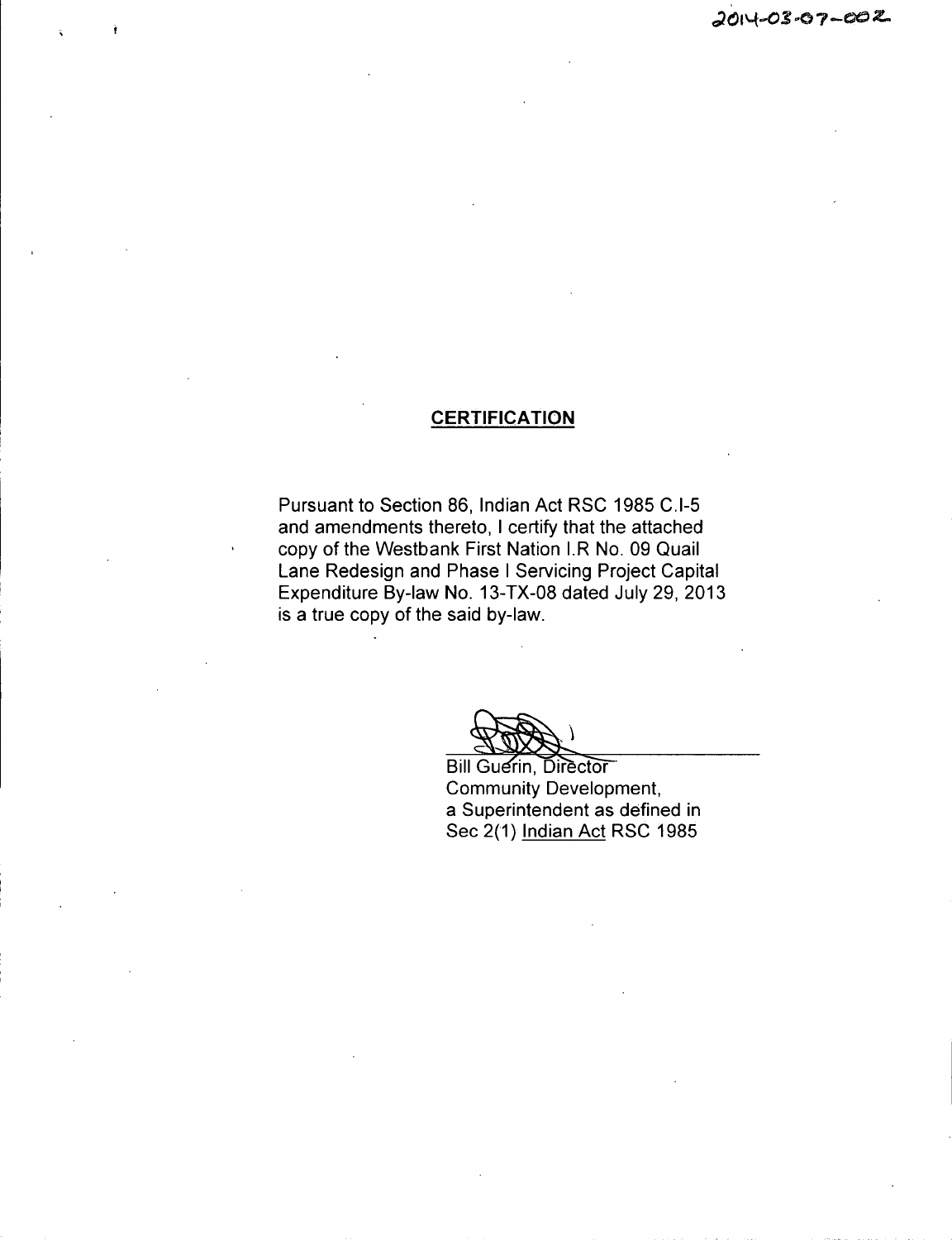Ministre des Affaires autochtones et du developpement du Nord



Minister of Aboriginal Affairs and Northern Development

Ottawa, Canada K1A 0H4

I, Minister of Aboriginal Affairs and Northern Development, HEREBY

APPROVE, pursuant to section 83 of the *Indian Act*, the following by-law

made by the Westbank First Nation, in the Province of British Columbia, at

a meeting held on the 29th day of July 2013.

Westbank First Nation I.R. No. 09 Quail Lane Redesign and Phase <sup>I</sup> Servicing Project Capital Expenditure By-law No. 13-TX-08

Dated at Ottawa, Ontario, this  $20^{14}$  day of  $\sqrt{2}$  denote 2013.

Canadä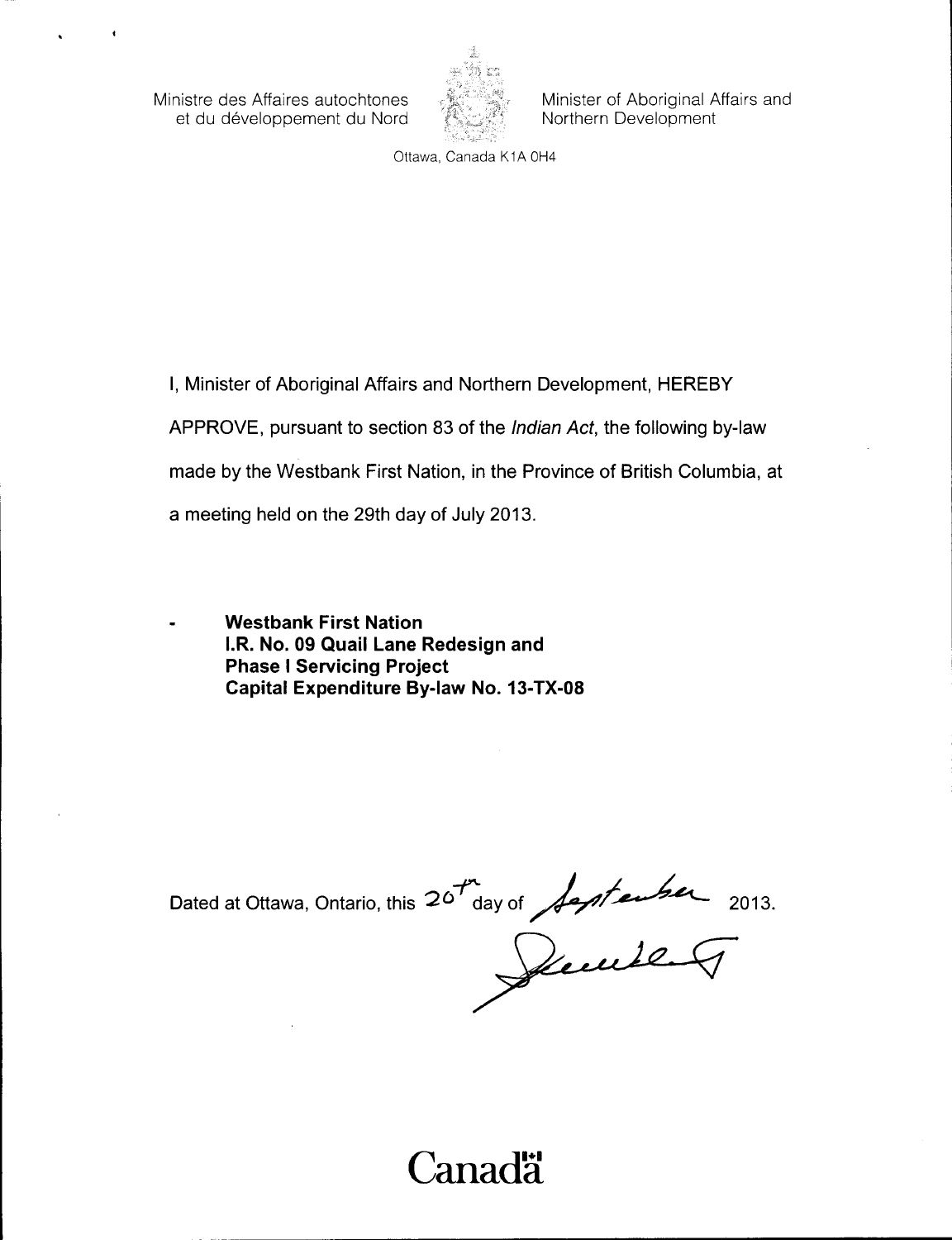# WESTBANK FIRST NATION IR NO.09 QUAIL LANE REDESIGN AND PHASE I SERVICING PROJECT CAPITAL EXPENDITURE BY-LAW NO. 13-TX-08

To authorize the expenditure of <sup>a</sup> maximum of Six Hundred Thousand Dollars (\$600, 000) from money raised pursuant to section 83(1) of the *Indian Act*, for the purpose of completing the construction of Quail Lane Redesign and Phase <sup>1</sup> Servicing Project within the Tsinstikeptum Indian Reserve No. 09.

#### WHEREAS:

- A. Pursuant to Section 83(1) of the *Indian Act* and the Westbank First Nation's inherent right of self-government, the Westbank First Nation has enacted the Westbank First Nation Property Taxation By-law, 95-TX-08 (the "Taxation By-law");
- B. In accordance with section  $12(3)(1)$  of the Taxation By-law, the Westbank First Nation annually deposits Ten (10%) percent of annual gross taxes in a cumulative capital projects fund (the "Cumulative Fund") to be used from time to time for such capital projects as may be authorized by separate by -law;
- C. Pursuant to the Westbank First Nation Expenditure By -law, 1995, amended by By -law 97-TX-03 (the "Expenditure By-law"), the Westbank First Nation is authorized to expend moneys raised pursuant to the Taxation By -law for local purposes, including the provision of Local Services on Reserve and capital projects;
- D. Westbank First Nation deems it desirable and in the best interest of the community to advance funds to complete the construction of Quail Lane Redesign and Phase I Servicing Project on Tsinstikeptum Indian Reserve No.09.
- E. The Westbank First Nation has concluded the total cost of construction of Quail Lane Redesign and Phase I Servicing Project on Tsinstikeptum Indian Reserve No.09 to be not more than \$600,000 as outlined in Schedule "A" to this By-law.
- F. The Council of the Westbank First Nation wishes to repeal the Westbank First Nation Tsinstikeptum Indian Reserve No. 09 Capital Expenditure By-law 13-TX-04.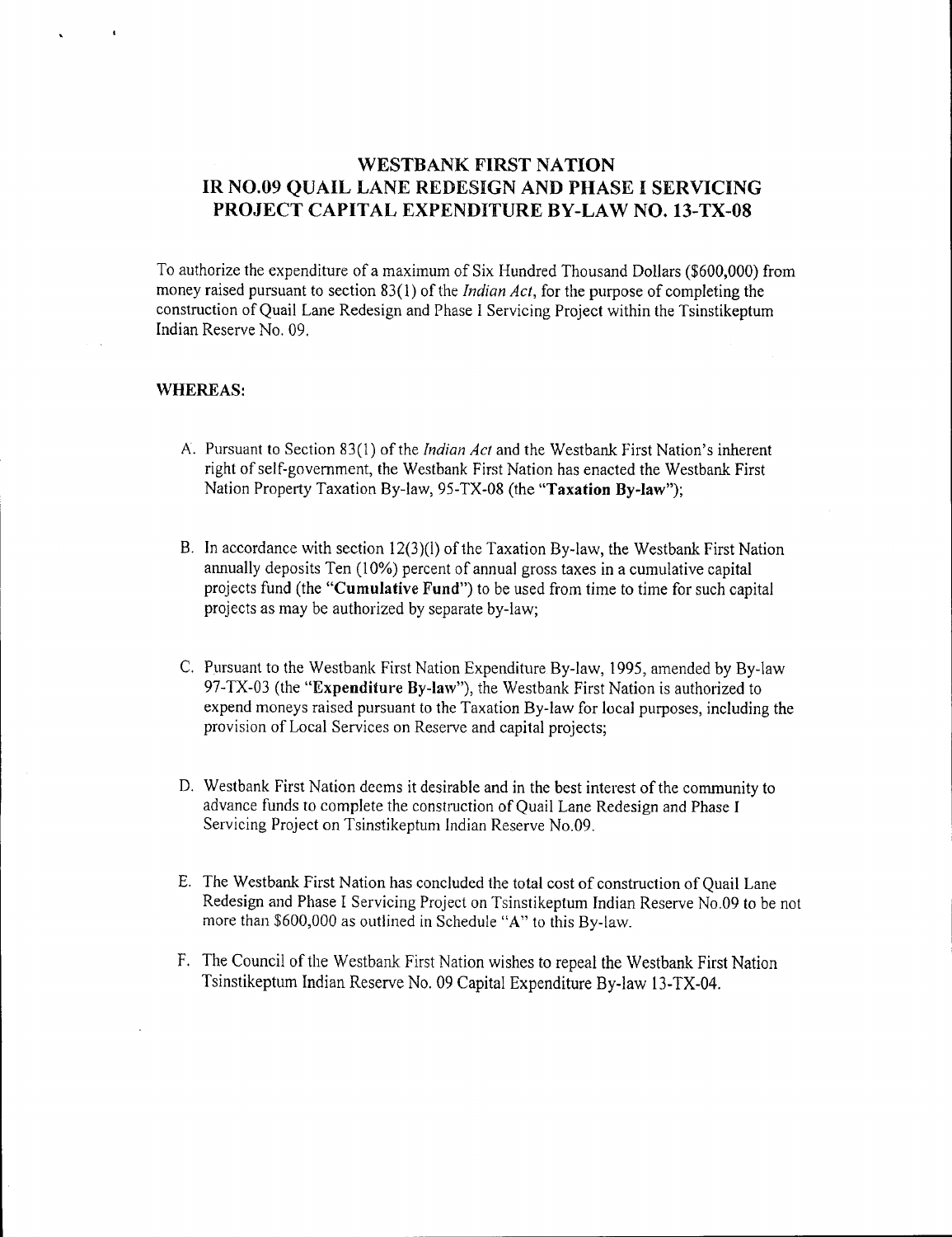NOW THEREFORE, the Council of the Westbank First Nation hereby enacts the following bylaw;

#### SHORT TITLE

- 1. This By -law may be cited for all purposes as the IR No.09 Quail Lane Redesign and Phase I Servicing Project Capital Expenditure By-law No. 13-TX-08.
- 2. Repeal of By-law 13-TX-04; that By-law cited as IR No.9 Old Okanagan Highway Estate Square Daimler Road Phase VII Sidewalk Capital Expenditure By-law No. 13-TX-04 is hereby repealed.

### EXPENDITURE AUTHORIZATION

- 3. The Westbank First Nation hereby acknowledges that it is in the best interests of all community and band members of the Westbank First Nation to proceed with the Quail Lane Redesign and Phase I Servicing Project as summarized in Schedule "A" to this By-law.
- 4. The Westbank First Nation hereby approves the expenditure of not more than Six Hundred Thousand (\$600,000) Dollars from the Cumulative Fund for the purposes of the Quail Lane Redesign and Phase I Servicing Project ( the " Project Funds").
- 5. The Westbank First Nation also authorizes the expenditure of all or <sup>a</sup> portion of the Project Funds to acquire all such lands, easements, rights -of -way, licences, permits, rights and authorities as may be required or desirable for or in connection with the IR No.09 Quail Lane Redesign and Phase I Servicing Project.
- 6. Any of the Project Funds not expended on the IR No.09 Quail Lane Redesign and Phase I Servicing Project or incidental costs related thereto, will be reimbursed to and deposited in the Cumulative Fund upon completion of the IR No.09 Quail Lane Redesign and Phase I Servicing Project.
- 7. All revenue collected related to this By -law will be reimbursed to " the Cumulative Fund".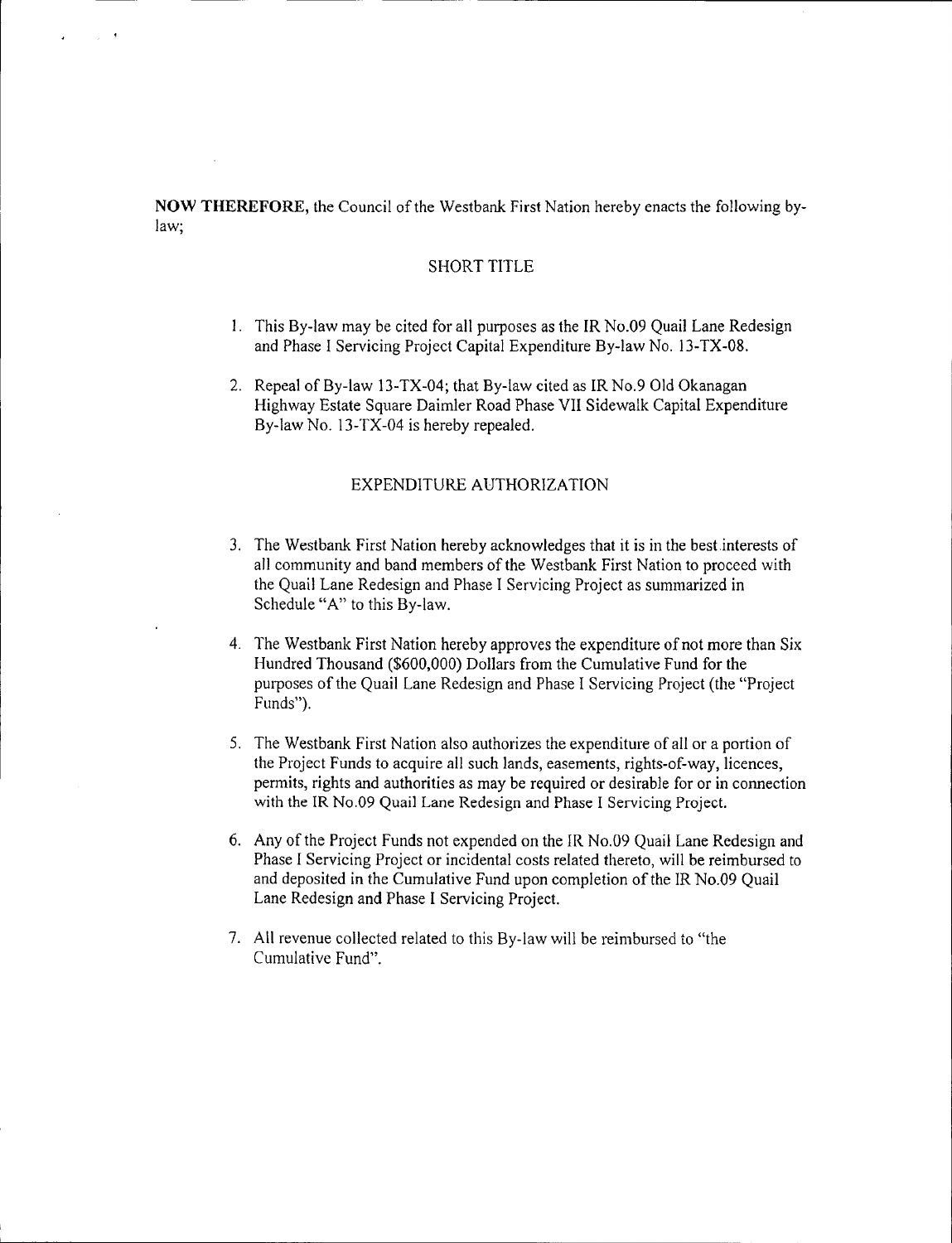### EFFECTIVE

8. This By -law comes into full force and effect upon approval by the Minister of Aboriginal Affairs and Northern Development Canada.

#### BE IT HEREBY RESOLVED AND AGREED:

That this By -law, entitled the IR No.09 Quail Lane Redesign and Phase I Servicing Project Bylaw No. 13 -TX -08 being read for the first, second, third and final time by the Council of the Westbank First Nation held at duly convened meetings.

Read a first time by the Council of Westbank First Nation at <sup>a</sup> duly convened meeting held on the  $02<sup>nd</sup>$  day of July, 2013.

Exempt from <sup>a</sup> second reading pursuant to section 60.9 of the Westbank First Nation Constitution.

Read <sup>a</sup> third time, and enacted as <sup>a</sup> Westbank Law, by Council of the Westbank First Nation at <sup>a</sup> duly convened meeting held on the  $29<sup>th</sup>$  day of July, 2013.

abert Louie

Councillor Michael De Guevara Councillor Mickey Werstuik

Councillor  $\mathcal{L}$  offic Hogaboam

Councillor Christopher Derickson